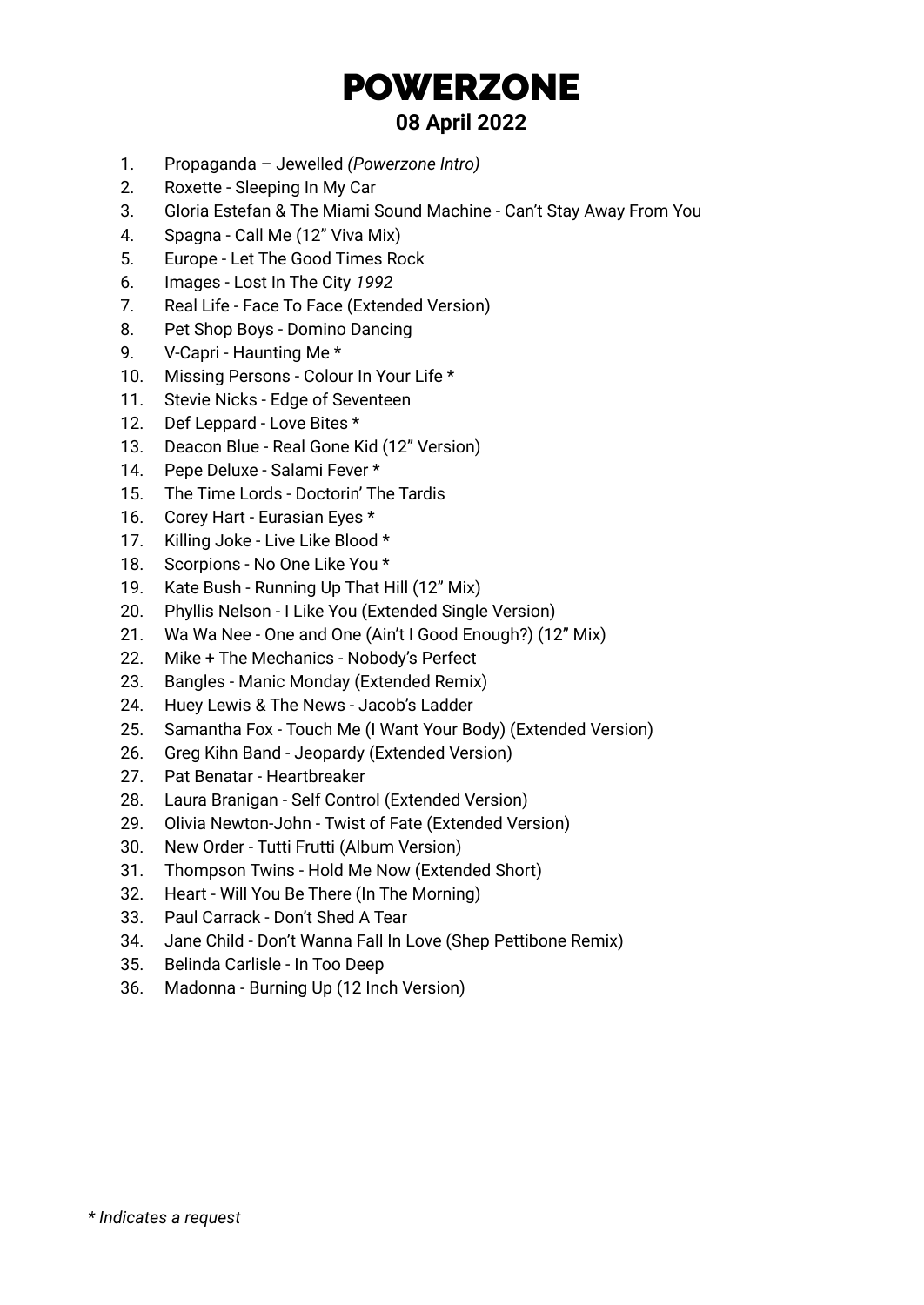#### **REQUESTS:**

**Krystina and Kasey (Bunbury WA):**

 $\bullet$ 

**Andrew (The People's Republic of Campbelltown):**

●

**Brad (New Zealand):**

 $\bullet$ 

**Brad (Sydney):**

●

#### **Dave (Canberra):**

- Miley Cyrus feat. Stevie Nicks- Edge of Midnight
- Dragon Young Years

#### **Hineze (Mascot):**

●

**Brad (New Zealand):**

●

**Mat (Canberra):**

 $\bullet$ 

**Mitch (Sydney):**

●

**Greg (Seven Hills (Sydney)):**

 $\bullet$ 

**Matt (Sydney):**

 $\bullet$ 

**Brian (Canberra):**

●

#### **Rob (Melbourne):**

 $\bullet$ 

#### **Lightning Lloyd (Sydney):**

 $\bullet$ 

#### **Sledge (Sydney):**

 $\bullet$ 

#### **Ross (UK):**

●

#### **Natey:**

 $\bullet$ 

#### **Josh (WA):**

●

#### **Lea (Adelaide):**

 $\bullet$ 

#### **Kell (Adelaide):**

 $\bullet$ 

## **Paul (Sydney):**

 $\bullet$ 

#### **John (Canberra):**

 $\bullet$ 

## **Jess (Canberra):**

 $\bullet$ 

#### **Ryan (Adelaide):**

●

*\* Indicates a request*